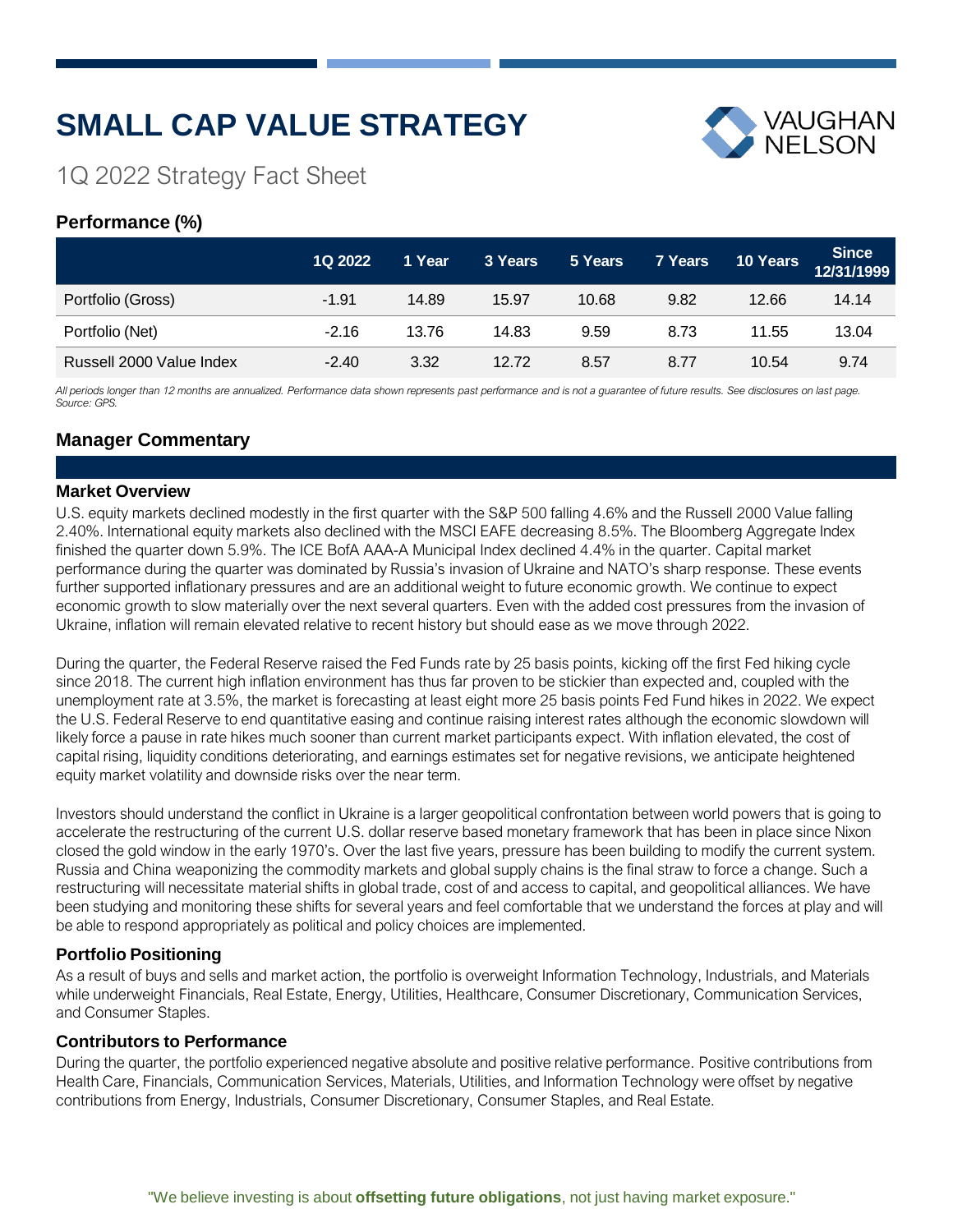# **1Q 2022 SMALL CAP VALUE STRATEGY PORTFOLIO**

# **Model Portfolio Attribution - 1Q 2022 (Gross Returns)**

|                               | <b>Portfolio</b> |                          |                          | <b>Russell 2000 Value Index</b> |            | <b>Variation</b>         |                   |                   | <b>Attribution Analysis</b> |                                   |                                   |                               |
|-------------------------------|------------------|--------------------------|--------------------------|---------------------------------|------------|--------------------------|-------------------|-------------------|-----------------------------|-----------------------------------|-----------------------------------|-------------------------------|
| <b>S&amp;P GICS SECTOR</b>    | Avg<br>Wt        | Tot<br><b>Ret</b>        | <b>Contrib</b><br>to Ret | Avg<br>Wt                       | Tot<br>Ret | <b>Contrib</b><br>to Ret | <b>Avg.</b><br>Wt | Tot<br><b>Ret</b> | <b>Contrib</b><br>to Ret    | <b>Selection</b><br><b>Effect</b> | Allocation+<br><b>Interaction</b> | <b>Total</b><br><b>Effect</b> |
| <b>Communication Services</b> | 3.21             | 14.46                    | 0.41                     | 3.37                            | $-2.87$    | $-0.09$                  | $-0.16$           | 17.33             | 0.50                        | 0.56                              | $-0.07$                           | 0.49                          |
| <b>Consumer Discretionary</b> | 7.47             | $-19.95$                 | $-1.59$                  | 7.59                            | $-14.20$   | $-1.15$                  | $-0.13$           | $-5.75$           | $-0.44$                     | $-0.38$                           | $-0.06$                           | $-0.44$                       |
| <b>Consumer Staples</b>       | 4.62             | $-2.69$                  | $-0.43$                  | 3.00                            | $-3.74$    | $-0.12$                  | 1.62              | 1.05              | $-0.31$                     | 0.05                              | $-0.17$                           | $-0.12$                       |
| Energy                        | 5.40             | 56.78                    | 2.50                     | 8.11                            | 43.41      | 2.90                     | $-2.71$           | 13.38             | $-0.40$                     | 0.85                              | $-1.32$                           | $-0.47$                       |
| <b>Financials</b>             | 15.00            | $-5.58$                  | $-0.76$                  | 27.05                           | $-5.40$    | $-1.60$                  | $-12.05$          | $-0.18$           | 0.84                        | $-0.03$                           | 0.56                              | 0.53                          |
| <b>Health Care</b>            | 8.47             | $-6.73$                  | $-0.49$                  | 9.17                            | $-13.26$   | $-1.30$                  | $-0.69$           | 6.53              | 0.81                        | 0.64                              | 0.09                              | 0.73                          |
| Industrials                   | 24.49            | $-4.58$                  | $-1.16$                  | 15.16                           | $-2.76$    | $-0.38$                  | 9.33              | $-1.81$           | $-0.78$                     | $-0.27$                           | $-0.18$                           | $-0.45$                       |
| Information Technology        | 16.64            | $-4.46$                  | $-0.77$                  | 5.44                            | $-8.81$    | $-0.49$                  | 11.20             | 4.35              | $-0.28$                     | 0.26                              | $-0.24$                           | 0.02                          |
| <b>Materials</b>              | 7.67             | $-0.18$                  | 0.02                     | 4.48                            | $-3.35$    | $-0.17$                  | 3.20              | 3.17              | 0.20                        | 0.15                              | 0.10                              | 0.24                          |
| <b>Real Estate</b>            | -                | $\overline{\phantom{0}}$ | $\blacksquare$           | 11.27                           | $-2.31$    | $-0.27$                  | $-11.27$          | 2.31              | 0.27                        | $\overline{\phantom{a}}$          | $-0.02$                           | $-0.02$                       |
| <b>Utilities</b>              | 2.91             | 11.96                    | 0.36                     | 5.10                            | 4.00       | 0.24                     | $-2.19$           | 7.96              | 0.12                        | 0.38                              | $-0.33$                           | 0.05                          |
| Cash                          | 4.12             | 0.07                     | $\overline{\phantom{a}}$ |                                 |            | $\overline{\phantom{0}}$ | 4.12              | 0.07              | $\overline{\phantom{0}}$    | $\overline{\phantom{a}}$          | $-0.01$                           | $-0.01$                       |
| <b>Total</b>                  | 100.00           | $-1.91$                  | $-1.91$                  | 100.00                          | $-2.43$    | $-2.43$                  | $\blacksquare$    | 0.52              | 0.52                        | 2.20                              | $-1.68$                           | 0.52                          |

The above information is intended to provide a summary of how Vaughan Nelson's strategy model performed over the referenced period. Client-specific portfolios may differ meaningfully from this summary due to client-directed portfolio constraints that may include, but are not limited to, tax considerations, socially responsible restrictions and sector/position limitations. See additional disclosures on last page. Factset Total Portfolio performance is holdings based and therefore the performance noted in attribution may *differ slightly from reported performance. Source: FactSet.*

## **Portfolio Characteristics\* Top Ten Holdings\* <sup>1</sup>**

*Report. Source: FactSet*

**Risk Reward\***

|                                                                             | P     | <b>Russell 2000</b><br><b>Value Index</b> |
|-----------------------------------------------------------------------------|-------|-------------------------------------------|
| Number of Holdings                                                          | 66    | 1,436                                     |
| Wtd. Avg. Mkt. Cap (\$B)                                                    | 6.35  | 3.11                                      |
| Price/Book                                                                  | 2.46  | 1.52                                      |
| Est. 3-5 Yr. EPS Growth (%)                                                 | 13.24 | 13.81                                     |
| P/E NTM                                                                     | 13.14 | 11.91                                     |
| <b>ROA</b> (%)                                                              | 7.08  | 3.01                                      |
| <b>ROE</b> (%)                                                              | 16.51 | 8.06                                      |
| Dividend Yield (%)                                                          | 1.01  | 1.70                                      |
| * This information is provided as supplemental to the Small Cap Value GIPS. |       |                                           |

|                             |       | Russell 2000<br>Value Index |                                | % Total<br><b>Portfolio</b> |                       | % Total<br><b>Portfolio</b> |
|-----------------------------|-------|-----------------------------|--------------------------------|-----------------------------|-----------------------|-----------------------------|
| Number of Holdings          | 66    | 1.436                       | Insight Enterprises Inc        | 3.85                        | Molina Healthcare Inc | 2.63                        |
| Wtd. Avg. Mkt. Cap (\$B)    | 6.35  | 3.11                        | <b>ExIService Holdings Inc</b> | 3.56                        | <b>GATX Corp</b>      | 2.61                        |
| Price/Book                  | 2.46  | 1.52                        | Element Solutions Inc          | 3.48                        | The Chemours Co       | 2.40                        |
| Est. 3-5 Yr. EPS Growth (%) | 13.24 | 13.81                       | ASGN Inc                       | 2.67                        | II-VI Inc             | 2.21                        |
| P/E NTM                     | 13.14 | 11.91                       | Syneos Health Inc              | 2.64                        | FTI Consulting Inc    | 2.19                        |
|                             |       |                             |                                |                             |                       |                             |

 $*$  Excludes 7.11% cash.

<sup>1</sup> Performance holdings subject to change. This information is provided as supplemental to the<br>Small Cap Value GIPS Report. Source: FactSet

# **Additions To Portfolio**

| Russell 2000 | Core & Main, Inc. Class A              | <b>Kirby Corporation</b> |
|--------------|----------------------------------------|--------------------------|
| Value Index  | Maravai LifeSciences Holdings Inc      | Rambus Inc.              |
| 1.00         | Class A                                |                          |
| 0.34         | Watts Water Technologies, Inc. Class A |                          |
| N/A          | Source: FactSet                        |                          |

# $Deletions$  **From** Portfolio

| Builders FirstSource, Inc. | CMC Materials, Inc.        |
|----------------------------|----------------------------|
| Emergent BioSolutions Inc. | Gibraltar Industries, Inc. |
| UniFirst Corporation       |                            |
|                            |                            |

*Source: FactSet*

**Portfolio** | Russell **2000** 

|                        |       | Value Index | Maravai LifeSciences Holdings Inc      |
|------------------------|-------|-------------|----------------------------------------|
| Beta                   | 0.85  | 1.00        | Class A                                |
| Sharpe Ratio           | 0.50  | 0.34        | Watts Water Technologies, Inc. Class A |
| Information Ratio      | 0.34  | N/A         | Source: FactSet                        |
| R-Squared              | 0.92  | 1.00        |                                        |
| Standard Deviation (%) | 19.32 | 21.74       | <b>Deletions From Portfolio</b>        |

\* Annualized 5-years ending 3/31/2022. This information is provided as<br>supplemental to the Small Cap Value GIPS Report. Source: eVestment

# **Portfolio Sector Weightings (%)\* <sup>1</sup>**

|                               | <b>Portfolio</b> | <b>Russell 2000</b><br><b>Value Index</b> |
|-------------------------------|------------------|-------------------------------------------|
| Industrials                   | 26.08            | 15.32                                     |
| <b>Information Technology</b> | 18.36            | 5.43                                      |
| Financials                    | 14.06            | 25.63                                     |
| <b>Health Care</b>            | 8.59             | 8.83                                      |
| Energy                        | 7.94             | 9.58                                      |
| <b>Materials</b>              | 7.81             | 4.35                                      |
| Consumer Discretionary        | 6.94             | 7.08                                      |
| Utilities                     | 3.71             | 5.40                                      |
| <b>Communication Services</b> | 3.54             | 3.61                                      |
| <b>Consumer Staples</b>       | 2.99             | 3.04                                      |
| Real Estate                   |                  | 11.73                                     |

*\* Excludes 7.11% cash. Due to rounding, totals may not equal 100%.*

*<sup>1</sup> This information is provided as supplemental to the Small Cap Value GIPS Report. Source: FactSet*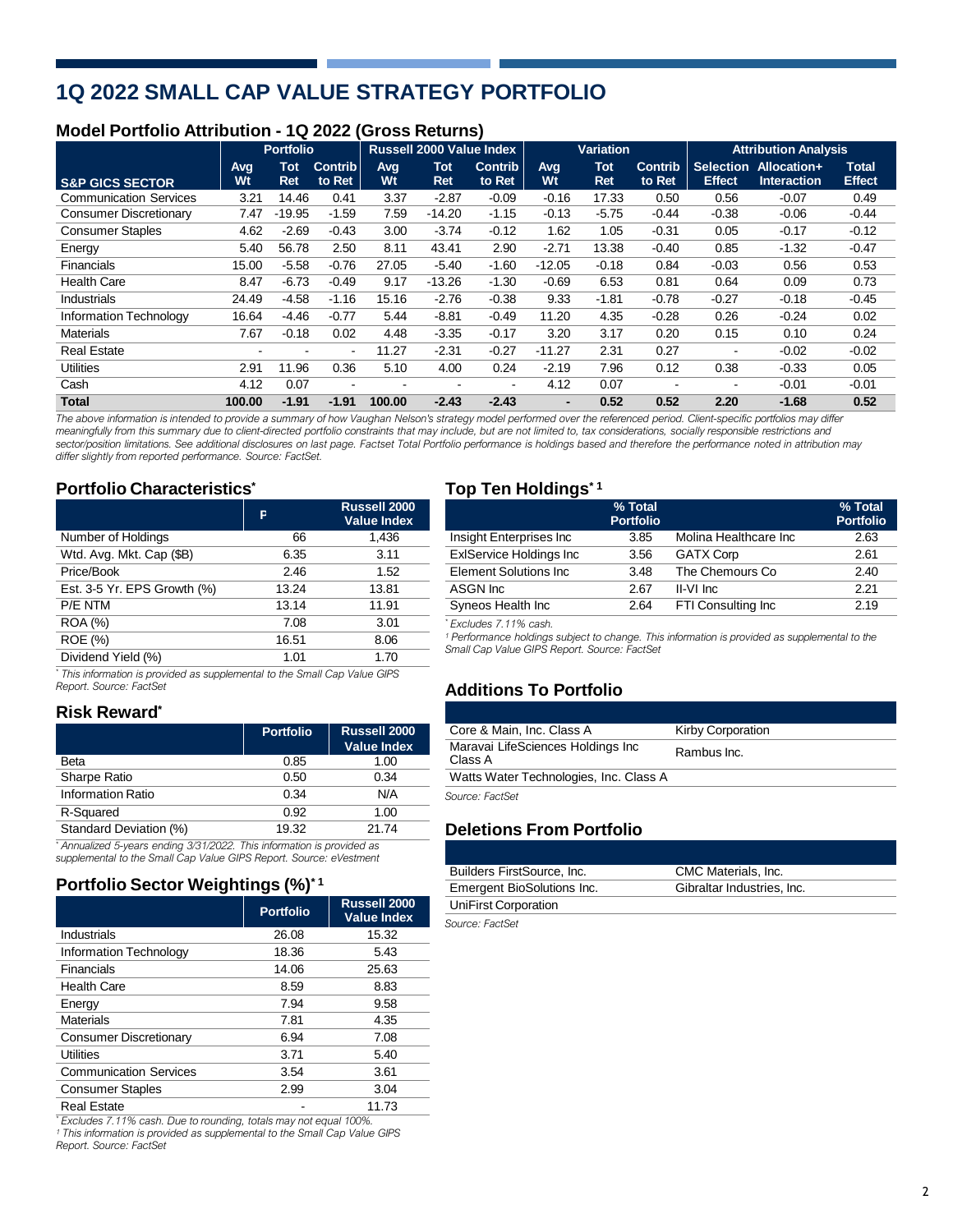### **VAUGHAN NELSON SMALL CAP VALUE EQUITY TEAM ABOUT VAUGHAN NELSON**

### **PORTFOLIO MANAGERS**



#### **Chris Wallis, CFA, CPA CEO and CIO, Senior Portfolio Manager**

- Began his financial and investment career in 1991
- Joined Vaughan Nelson in 1999
- MBA, Harvard Business School, 1998 • BBA, Baylor University, 1991

#### **Stephen Davis, CFA Portfolio Manager**

- Began his investment career in 2005
- Joined Vaughan Nelson in 2010
- BA, Rice University, 2005, *cum laude*



#### **James Eisenman, CFA, CPA Portfolio Manager**

- Began his financial and accounting career in 2002
- Joined Vaughan Nelson in 2005
- Masters in Accounting, Ohio State University, 2005
- BBA, Ohio State University, 2002, with Honors

### **DOMESTIC RESEARCH**



#### **Benjamin Carrier, CFA Associate**

**Tyler Fry, CFA**

- Began financial and investment career in 2014
- Joined Vaughan Nelson in 2016
- BBA, Baylor University, 2014, *cum laude*

**Associate**

**Sundeep Khanna, CFA Vice President**

- Began investment career in 2014
- Joined Vaughan Nelson in 2016

• Began investment career in 2005 • Joined Vaughan Nelson in 2020 • BS, The University of Texas, 2005

- BBA, Southern Methodist University, 2014
- BS, Southern Methodist University, 2014

# **Adam Rich, CFA**

- **Vice President**
- Began investment career in 2010
- Joined Vaughan Nelson in 2016
- BS, Brigham Young University, 2010

### **Corrine Richter Associate**

- Began financial and investment career in 2021
- Joined Vaughan Nelson in 2021
- MSA, Brigham Young University, 2021

Vaughan Nelson Investment Management specializes in value equity investingwith a focus on a targeted return. The firm employs a bottomup, fundamental research process that seeks to capitalize on information and liquidity inefficiencies in the equity universe. The firm's long-term, consistent investment approach draws on its in-depth research capabilities.

- Headquarters: Houston, Texas
- Founded: 1970
- Firm Assets: \$14.7 Billion\*
- Domestic equity, international equity, and fixed income strategies
- 51 employees
- 19 investment team professionals
- 12 Chartered Financial Analyst designations
- 3 PhDs

*\* Number includes assets where Vaughan Nelson Investment Management does not have full unconditional trading authority. The assets consist of model portfolio relationships with third-party platforms and totaled \$2.0 billion as of 3/31/22.*

### **VAUGHAN NELSON EQUITY STRATEGIES**

| <b>Select</b>                            | Benchmark against the Russell 3000 <sup>®</sup><br>Index and S&P 500 Index<br>Generally 20 to 40 positions<br>۰                   |
|------------------------------------------|-----------------------------------------------------------------------------------------------------------------------------------|
| <b>Value Opportunity</b>                 | Benchmark against the Russell Midcap <sup>®</sup><br>Value Index and Russell 2500™ Value<br>Index<br>Generally 55 to 75 positions |
| <b>Small Cap Value</b>                   | Benchmark against the Russell 2000 <sup>®</sup><br>Value Index                                                                    |
|                                          | Generally 55 to 85 positions                                                                                                      |
| <b>International</b><br><b>Small Cap</b> | Benchmark against the MSCI EAFE Small<br>Cap Index<br>Generally 60 to 80 positions<br>۰                                           |
| <b>Emerging Markets</b>                  | Benchmark against the MSCI Emerging<br>Markets SMID Index<br>Generally 60 to 80 positions<br>۰                                    |
| <b>Global SMID Cap</b>                   | Benchmark against the MSCI ACWI SMID<br>Cap Index<br>Generally 40 to 80 positions<br>٠                                            |

# **OUR MISSION**

To provide for the financial wellbeing of our **clients** and **employees** through superior performance consistent with our values.

3